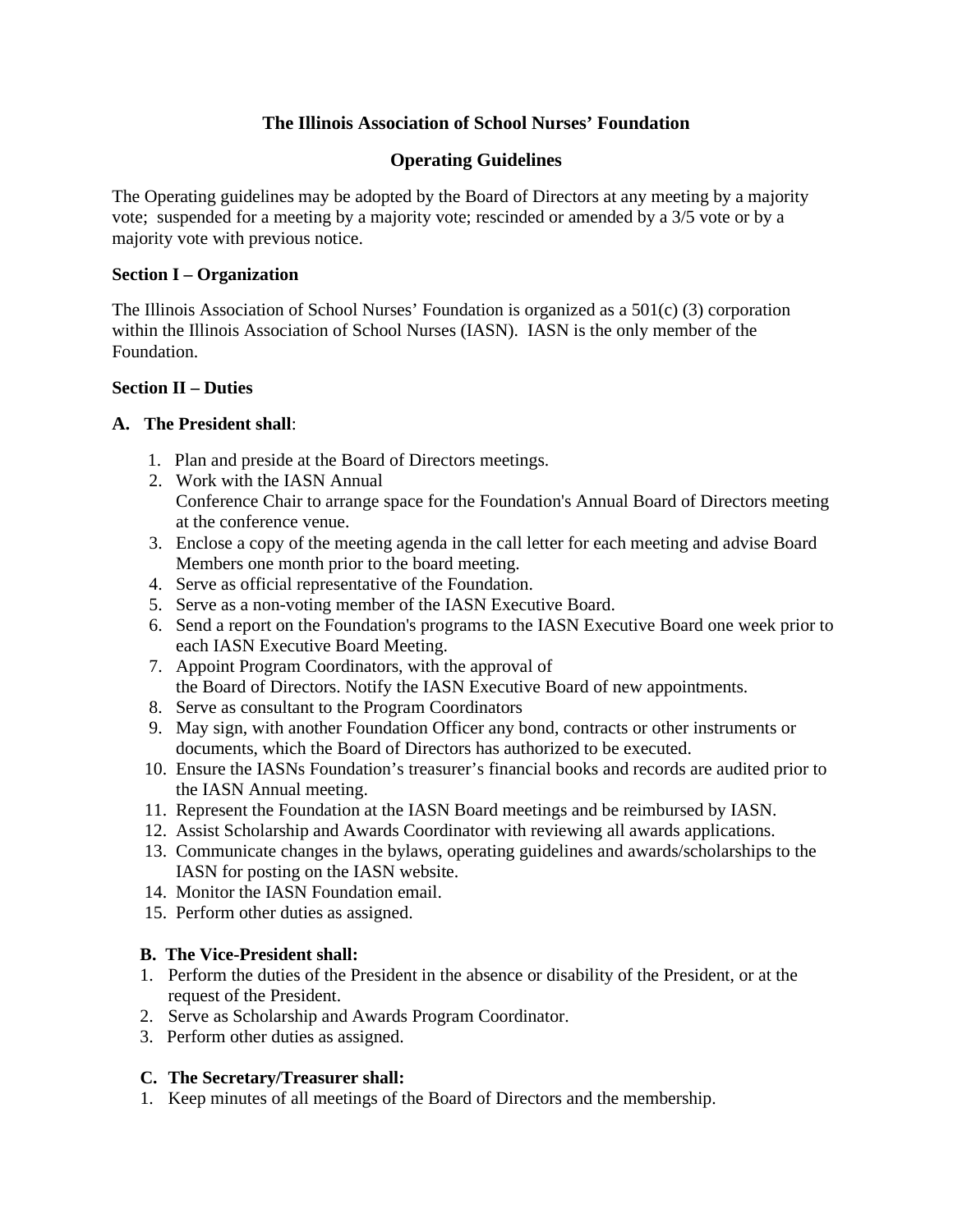- 2. Be the custodian of the Foundations' Records.
- 3. Send a copy of the minutes to each member of the Board of Directors no more than six (6) weeks after such meetings.
- 4. Receive and deposit all monies from donations, sales, and fund-raising activities. Funds shall be allocated to general scholarship and awards unless designated for a specific fund by the donor.
- 5. Provide a statement of assets and liabilities to the Foundation's Board of Directors at each meeting.
- 6. File the appropriate IRS forms annually.
- 7. Provide financial records to and meet with the Auditing Committee prior to the Annual Meeting of IASN each year.
- 8. Prepare and disseminate a draft Annual Foundation Budget at least one week prior to the Foundation's Annual Board of Directors meeting.
- 9. Send written report to the Foundation's President two weeks prior to the IASN Board meetings with updated financial information to be presented to the IASN board.
- 10. Perform other duties as assigned.

## **D. At Large Directors Shall:**

- 1. Serve as fund raising coordinators for the Foundation.
- 2. Plan and implement the Foundation fundraiser(s) at the IASN Annual Conference.
- 3. Advertise Foundation fundraisers prior to the IASN Annual conference.
- 4. Submit all monies raised to the Foundation treasurer.
- 5. Receive reimbursement for expenses from fund raising efforts.
- 6. Submit a report about the IASN Conference fundraiser(s) to the Foundation president within one month of the event.
- 7. Assist the Scholarships and Awards Coordinator as needed.
- 8. Perform such other activities as required or assigned.

### **Section III –Foundation Programs**

### **A. Scholarships and Awards Program:**

- 1. The Foundation vice-president shall be the Scholarships and Awards Coordinator. Other Foundation Board members shall assist as needed.
- 2. The coordinator will:
	- a. Recruit three or more individuals annually to evaluate the scholarship and awards applications and select the recipients. Evaluators must have knowledge of schools and the role of the school nurse.
	- b. Publicize the scholarships, grants, and awards, the guidelines, and the deadline in late winter and as deemed necessary.
	- c. Notify scholarship, grant, and award winners by the third week in September and encourage them to attend the IASN Annual Conference.
	- d. Notify the Foundation president of all award recipients.
	- e. Work with the Foundation president to have certificates made for award recipients.
	- f. Present the award certificates and checks to recipients at the IASN Annual Conference.
- 3. The Foundation's President will:
	- a. Review and blind all applications submitted by the deadline before sending them to the Scholarship and Awards Coordinator.
	- b. Notify IASN's President of the award recipients.
	- c. Prepare and send vouchers to the Foundation's Treasurer, for payment to the recipients.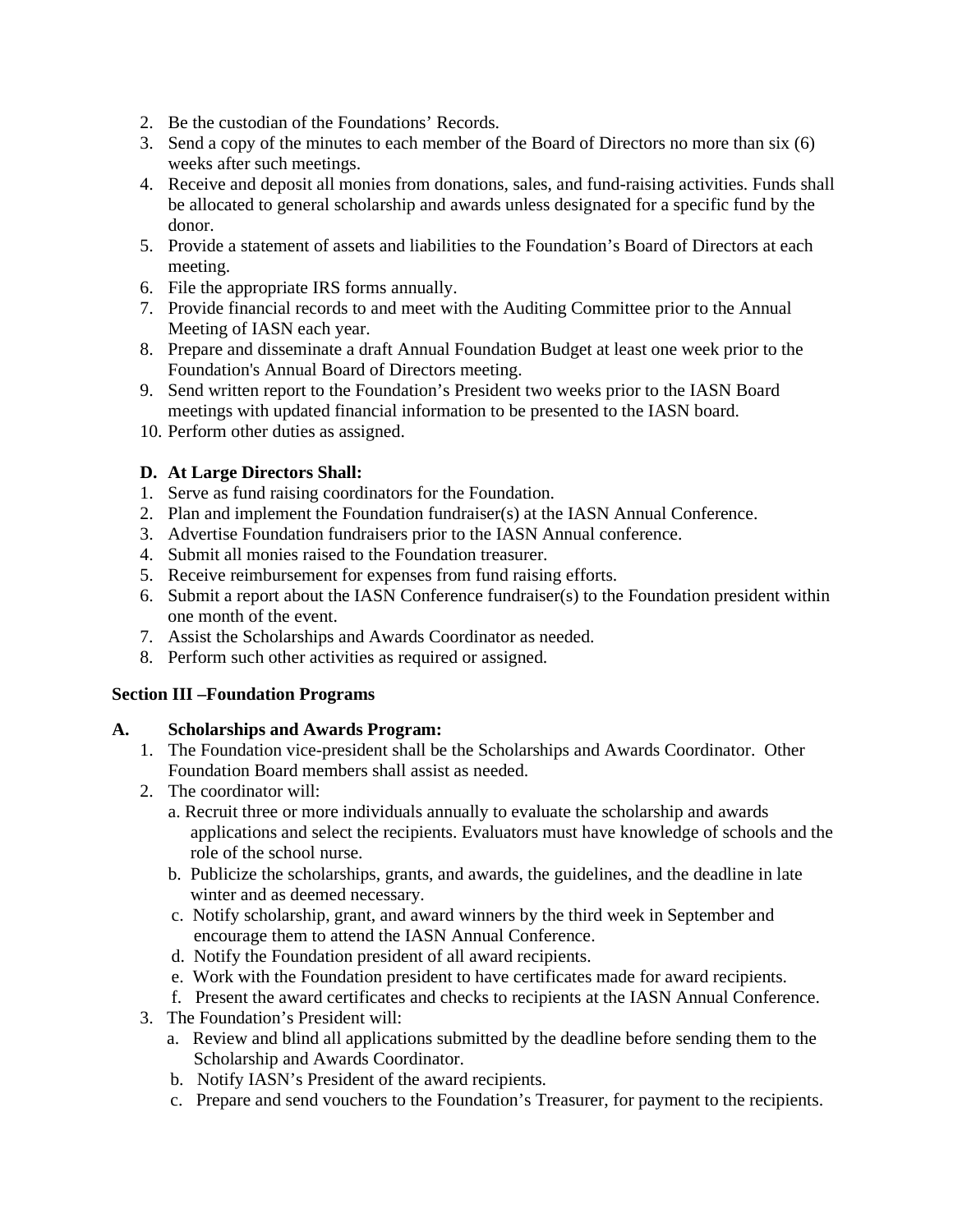d. Announce the recipients at the IASN's Annual Meeting.

#### **B. The Inquiry and Innovation (Research) Program:**

1. Be coordinated by a school nurse who is prepared at the Masters level or above Who is appointed by the Foundation president. The Foundation's President shall be a consultant to the coordinator.

### 2. **The Coordinator Shall:**

- a. Put out a call for abstracts for posters to be presented at the IASN Annual Conference in late winter and as deemed necessary.
- b. Publicize the Awards, the guidelines, and the deadline in late winter and as deemed necessary.
- c. Work with IASN's Annual Conference Committee to promote and coordinate a Poster Session at the Annual Conference. (Each poster has a reduce conference rate regardless of the number of authors.)
- d. Recruit and supervise three poster judges.
- e. Recruit two or more individuals annually to evaluate the research awards applications and select the recipients. Evaluators must have knowledge of school nursing and the research process.
- f. Review and blind all applications and abstracts submitted by the deadline before sending them to the evaluators.
- g. Select the recipient of the IASN's Lois Frels Research Award, Mini Grant and Achievement Award and Poster Presentation based on the evaluator recommendations on the basis of :
	- 1. Impact on/contribution to the field of school nursing/student health.
	- 2. Quality of the project.
	- 3. Professional level/comprehensiveness of the project.
- h. Guide poster presenters in the process of putting their posters into the approved e-format.
- i. Notify award winners by the third week in September and encourage them to attend the IASN Annual Conference.
- j. Coordinate the Poster Session at the IASN Annual Conference. Have posters prepared for display, arrange for poster space with Conference Chair.
- k. Notify the Foundation president of all award recipients.
- l. Work with the Foundation president to have a plaque made for the Lois Frels Award Recipient and certificates made for all other award recipients.
- m. Present the award certificates and checks to recipients and the poster winner at the IASN Annual Conference.
- n. Encourage the recipient(s) to submit the project(s) for consideration for the NASN Research Grant, Directed Research Grant and the Recognition Award for Completed Research. Application deadline: according to NASN rules.
- o. Send written report to the Foundation's President two weeks prior to each IASN board meeting any information to be presented to the IASN board.
- 3. The Foundation's President will:
	- b. Notify IASN's President of the award recipients.
	- c. Prepare and send vouchers to the Foundation's Treasurer, for payment to the recipients.
	- d. Announce the recipients at the IASN's Annual Meeting.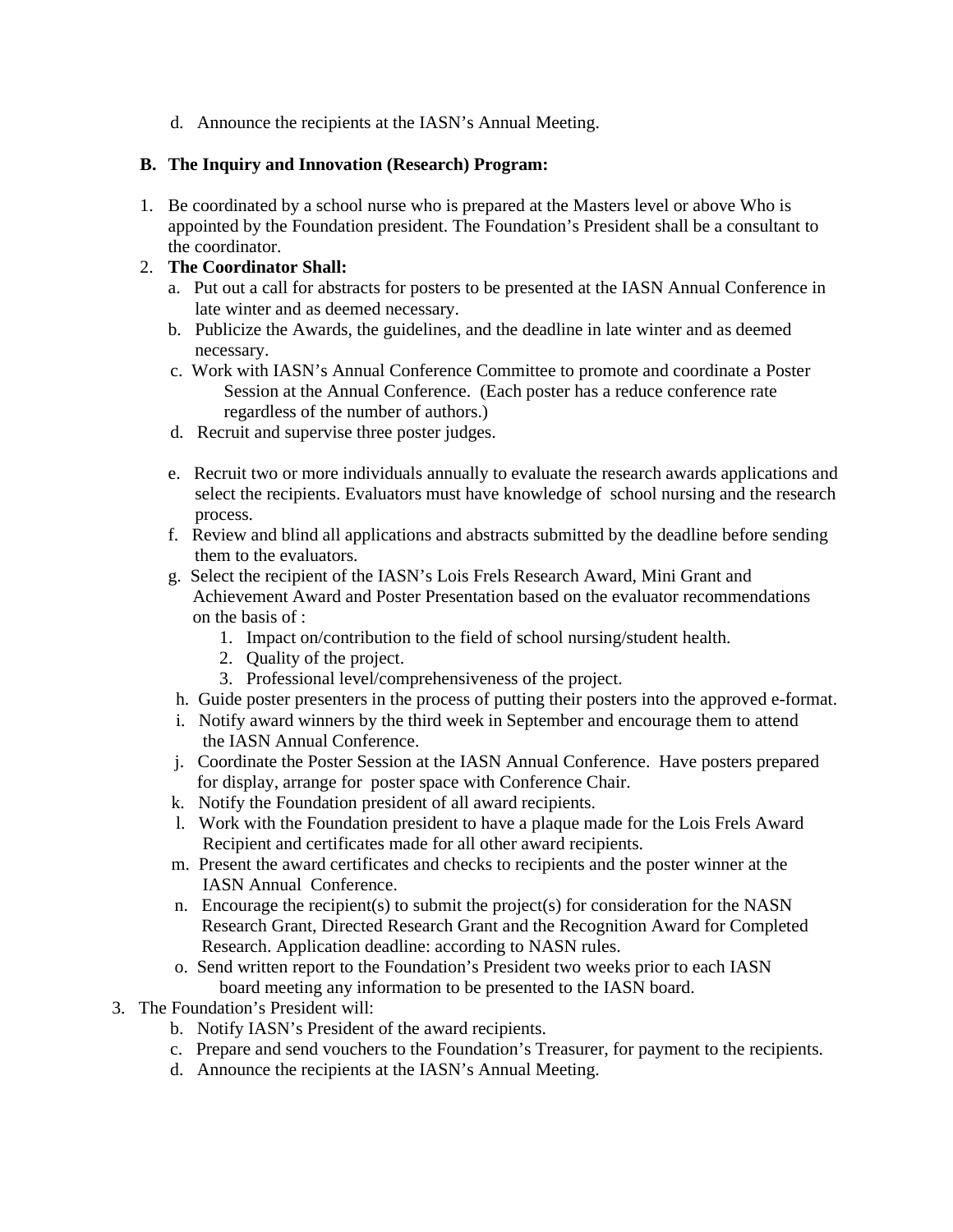e. Prepare and send a voucher to the Foundation's Treasurer, for payment to the recipient. \$50 is awarded to the winning poster regardless of number of authors.

# **D. Mentorship Program**

- 1. The coordinator shall be appointed by the Foundation's Board to oversee the mentorship program.
- 2. Recruit and maintain a list of potential mentors.
- 3. Advertise the mentorship program periodically throughout the year.
- 4. Match nurses seeking mentors with mentors within two weeks of receiving the request. (may take longer if over the summer)
- 5. Contact the mentor and mentee within one week of a match being made to assure contact has been made.
- 6. Follow up with the mentor and mentee within four weeks to assure the match is mutually productive.
- 7. Review the completed end-of year evaluation forms.
- 8. Review the mentorship packet annually to ensure it is current and accurate.
- 9. Make recommendation to the IASN Foundation Board regarding possible changes in the packet/program.
- 10. Send written report to the Foundation's President two weeks prior to each IASN board meeting any information to be presented to the IASN board.

# **Section IV- Reimbursable Expenses**

**A.** Upon approval of the Foundation's President, the Treasurer is authorized to reimburse each Board member or Committee Chair according to the approved budget. Any claims beyond those budgeted must be approved by the Board of Directors in advance. The President may poll the Board of Directors by email, if necessary, in order to obtain approval.

- **B.** Telephone/conference call in the full amount.
- **C.** Postage: total cost with receipts and voucher.
- **D.** Supplies: total cost with receipts and voucher.
- **E.** Duplication: reasonable rate for type of work done.
- **F.** Other: list on voucher and indicate actual cost.

# **Section V – Vouchers**

**A.** All requests for reimbursement are to be submitted on the Foundation's Voucher Form.

Forms shall be made available by request from the Foundation's Secretary/Treasurer.

- 1. Print or write legibly in the space provided, the name, address, office and purpose of expense incurred. Be sure to identify the office or committee to which the expense is to be charged.
- 2. Refer to list of allowable expenses as a guide to completing the voucher.
- 3. Attach all receipts whenever possible.
- 4. Sign the voucher in the designated area
- 5. Submit to the President for approval.
- 6. All vouchers must be submitted within 30 days of the event.
- **B.** The President shall approve and forward the voucher to the Treasurer, or disapprove and notify the member of the reason for disapproval. She shall feel free to question any unclear entry.
- **C.** The Treasurer shall issue reimbursement as approved by the President.
- **D.** If any officer program coordinator has exceeded the amount budgeted, the Treasurer shall advise that individual and the President.